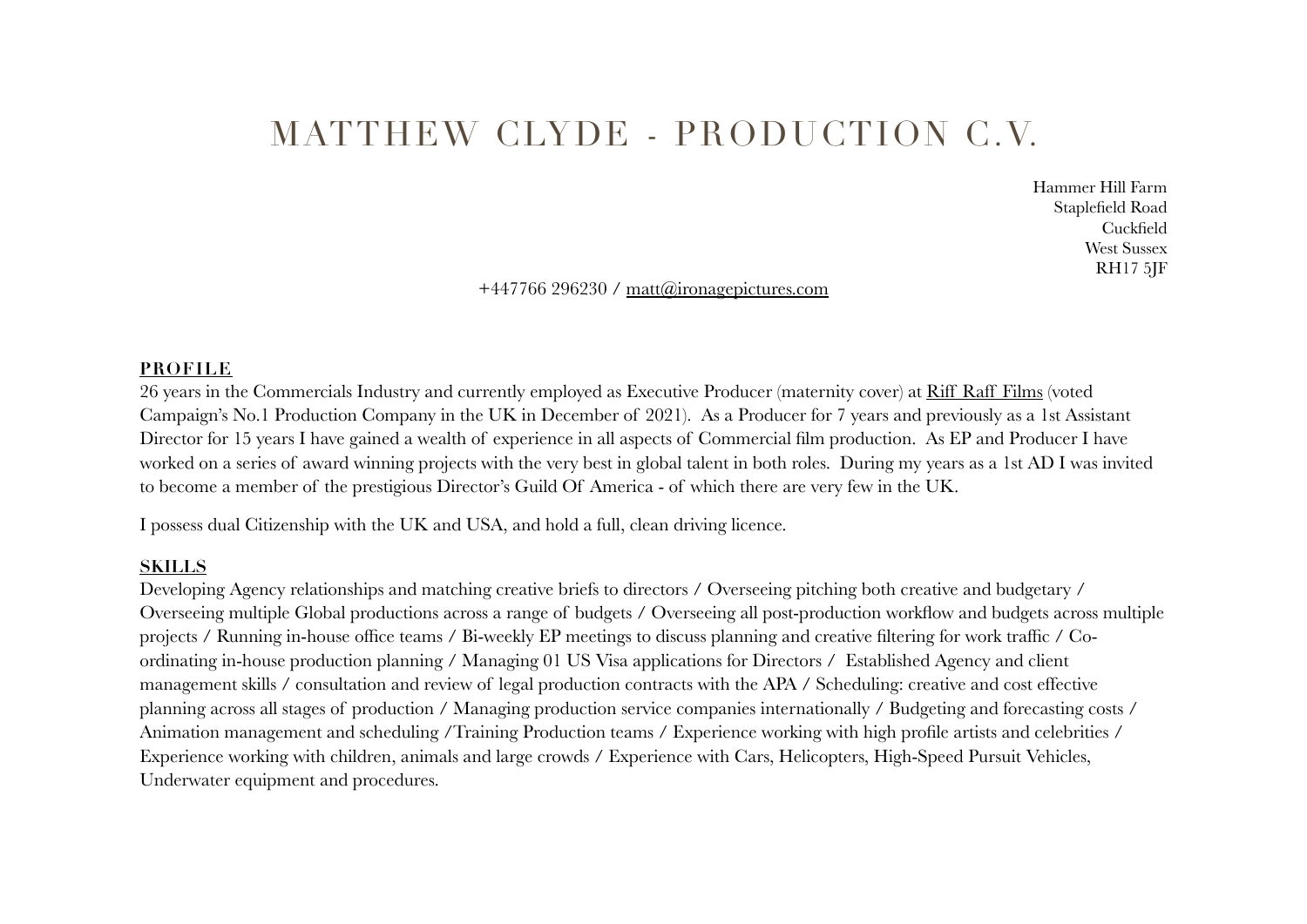#### **RECENT WORK - EXEC PRODUCER MATERNITY COVER, RIFF RAFF FILMS.**

#### **DIRECTORS:**

**Finn Keenan, Rich Hall, Francois Rousselet, Natty Kambasala, Keane Pearce-Shaw, David Wilson, Ed Morris, Ivana Bobic, Ryan Staake, Max Siedentopf, Danilo Parra, Fa & Fon, Hugh Mulhern, Piers Dennis.**

**Direct Line, Finn Keenan, Saatchi & Saatchi.** Awaiting Release. Shoot - Capetown, South Africa

**The Bodyshop, Ivana Bobic, Uncommon.** Awaiting Release. Shoot - London, England

## **[Discord 'The Movie',](https://www.riffrafffilms.tv/directors/finn-keenan/finn-keenan-discord-the-movie-2021) Finn Keenan, Riff Raff Films/AKQA Amsterdam.**

The brand Campaign for Discord. A 5min 30 second film, Inspired by quotes from Discord users. Starring Danny DeVito and Awkwafina. Shooting in Mexico, LA, London and Paris. Incorporating: Live Action, 2D Animation, 3D Animation, Full CGI and Stop Frame Animation. Post Production - Mathematic Paris.

#### **[M0 'New Moon',](https://www.riffrafffilms.tv/nursery-of-evil/fa-and-fon/fa-and-fon-mo-new-moon) Fa & Fon, Sony Music.**

A post-Apocalyptic Music Video with overtones of medieval swords and sorcery. Directed by Fa & Fon, Riff Raff 's most recent signing. Post-Production- No8 London

#### **[Nike 'Nandi's Play Lab'](https://www.youtube.com/watch?v=LNN8mpBh1gk), Keane Pearce-Shaw, Weiden & Kennedy.**

A campaign driving kids post-lockdown to get active. Fronted by Nandi Bushell, with set design taken to Niketown London for activation. Post Production - No8 London

#### **[Iphone 13 Pro, 'Saving Simon' BTS](https://www.youtube.com/watch?v=S5WaFx8rx54), Danilo Parra, TBWA Media Arts Lab NYC**

The official BTS film for the main campaign directed by Jason and Ivan Reitman, all shot on iPhone 13 Pro. Post production -

# **[BBC Radio 2 'One Of The Family'](https://www.riffrafffilms.tv/directors/max-siedentopf/max-siedentopf-bbc-radio-2-one-of-the-family), Max Siedentopf, BBC Creative.**

Radio 2's re-telling of Family portraits with flagship R2 DJ's Sara Cox, Dermot O'Leary, Rylan, Zoe Ball, Trevor Nelson, Claudia Winkelman. Post production - BBC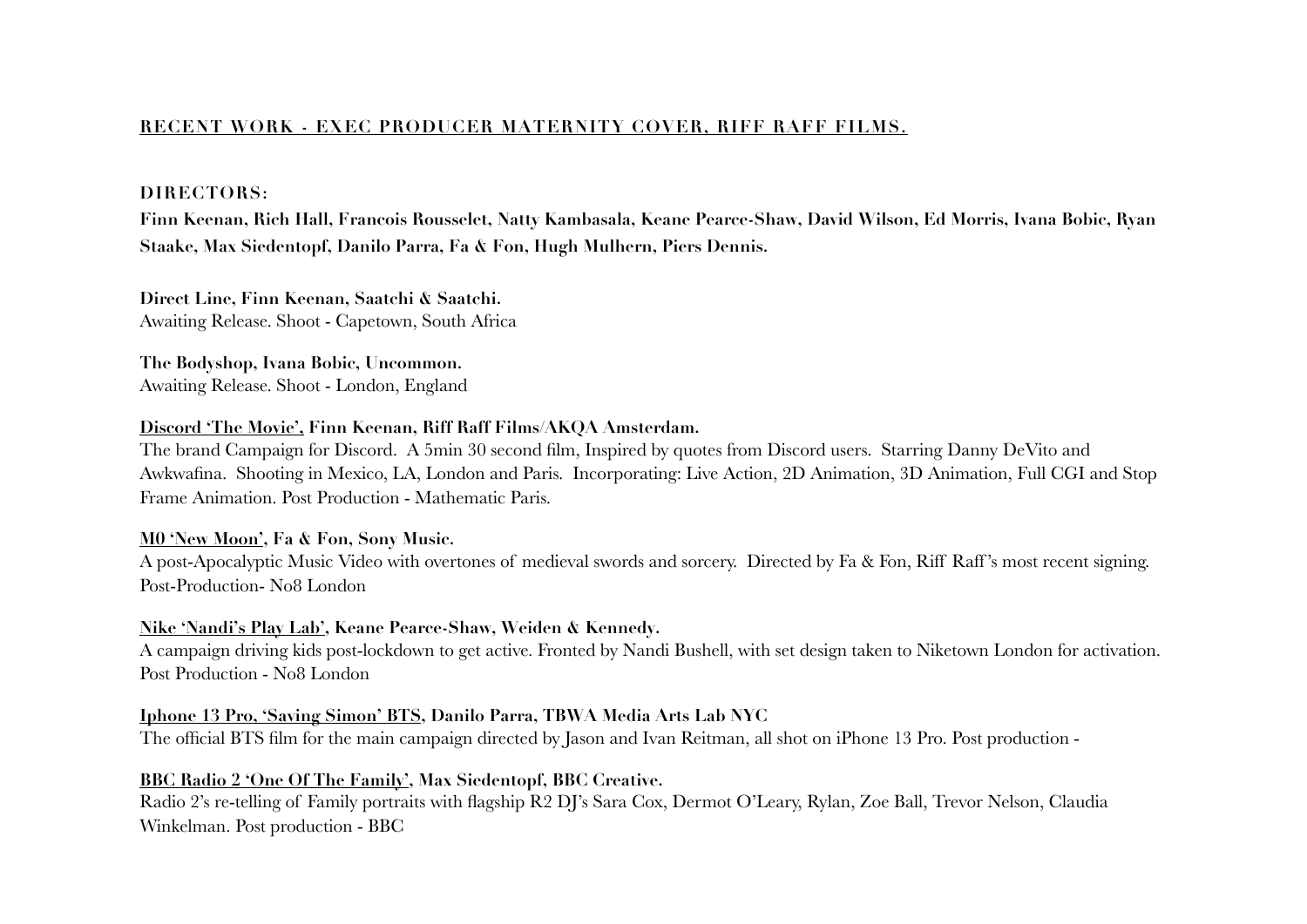#### **Tik-Tok Euro Bumpers, Ryan Staake, Riff Raff Films/Dark Horses.**

A series of bumpers for #Euros2020. Director remote from NYC, Agency Producer and Creative on-set, Client remote. Post-Production MPC.

# **[Just Eat Brand Campaign](https://www.riffrafffilms.tv/directors/finn-keenan), Finn Keenan, Riff Raff Films/McCaan.**

The brand Campaign for Just Eat. A modular approach to the commercials required 6 set builds and 2 Units shooting simultaneously, one entirely dedicated to food. Post-Production - Black Kite.

## **[FIFA Gen 5](https://www.riffrafffilms.tv/directors/finn-keenan), Finn Keenan, Riff Raff Films.**

5 x 30' commercials. Exclusively post, working with the Game Capture team at FIFA and MPC.

# **SELECT WORK**

| <b>COMPANY</b>              | PRODUCT/TITLE                                         | <b>AGENCY</b>    | <b>DIRECTOR</b>         | <b>PLATFORM</b>                |
|-----------------------------|-------------------------------------------------------|------------------|-------------------------|--------------------------------|
| <b>Bellhouse-Markes</b>     | H&M & Mabel                                           | <b>B-Reel</b>    | Mel Bles                | Online Film &<br><b>Stills</b> |
| <b>Bellhouse-Markes</b>     | Gucci Psychedelic                                     | Simmonds Ltd     | Jordan Hemmingway       | Online Film &<br><b>Stills</b> |
|                             | Rankin/The Graft   Noel Gallagher 'This Is the Place' | Ignition Records | Dan Cadan               | Promo                          |
| <b>Bellhouse-Markes</b>     | H&M 'Back To Campus'                                  | Sophie Adamovic  | Simon Ljung             | Online Film &<br><b>Stills</b> |
| <b>Bellhouse-Markes</b>     | Church's A/W                                          | Braga & Federico | Laura Coulson           | Online Film &<br><b>Stills</b> |
| Rankin/The Graft   Barclays |                                                       | Huge Inc.        | <b>Tyler Mason</b>      | <b>TVC</b>                     |
| <b>Brachfeld</b>            | Chanel                                                | Valerie Mullon   | <b>Brigitte Lacombe</b> | <b>TVC</b>                     |
| Iron Age Pictures           | Snow Patrol 'Wildness Album' x 9 Films                | Universal/QPrime | <b>Brett Simon</b>      | Promo                          |